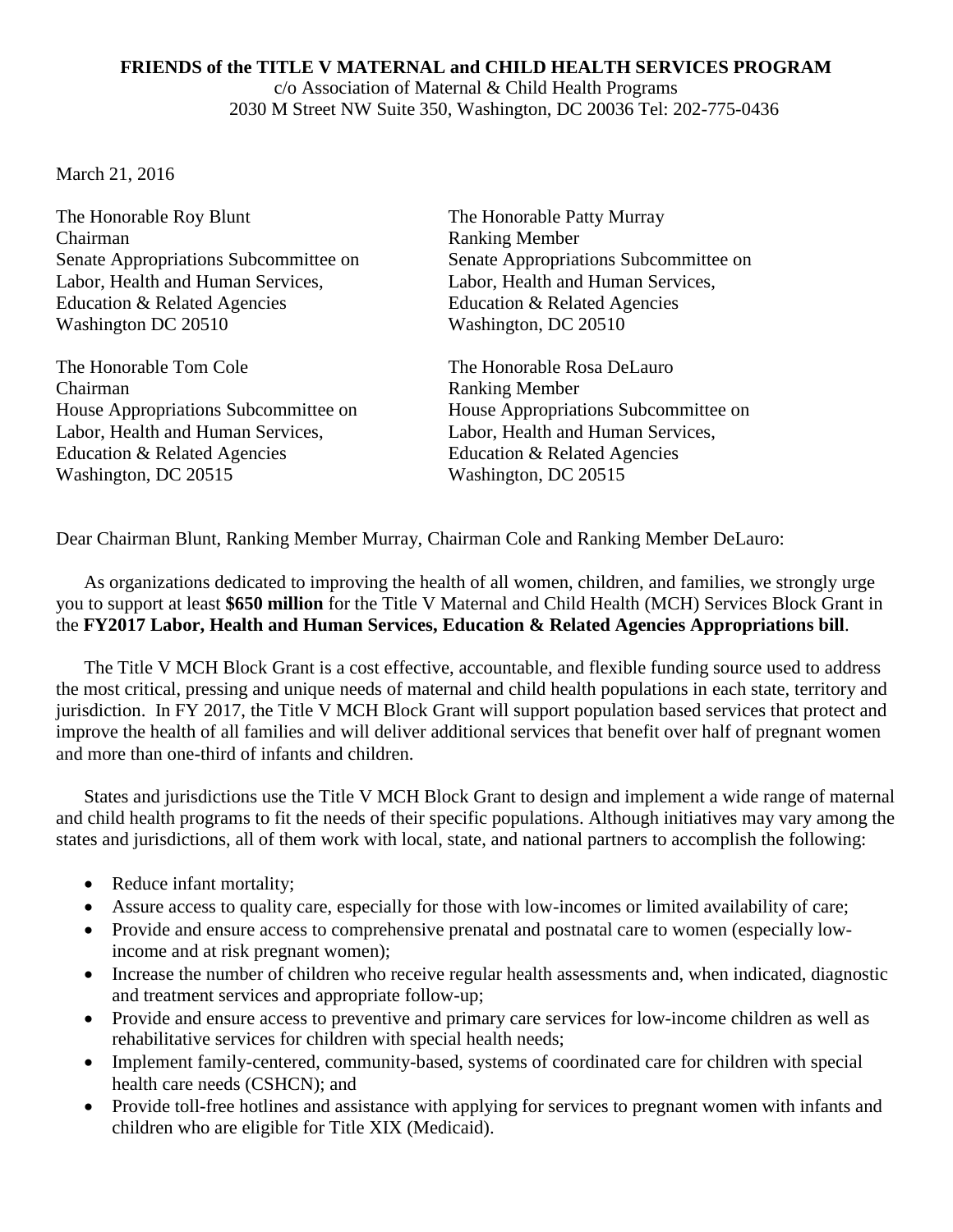Title V MCH Block Grant programs save federal and state governments money by ensuring that people receive preventive services to avoid more costly chronic conditions later in life. They also work diligently to address emerging issues, including the effect of the opioid epidemic on the maternal and child health community as well as response to the Zika virus.

You may also be interested to know that the Title V MCH Block Grant has recently undergone a transformation intended to bring greater accountability while maintaining state flexibility to achieve the mission of improving the health and well-being of all of America's mothers, infants, children, and youth, including children and youth with special healthcare needs and their families. This transformation will allow the program to continuously analyze performance and improve outcomes.

The funding request for FY2017 represents an \$80 million decrease from its highest level of \$730 million in FY2003. We thank you for funding the Title V MCH Block Grant at \$638.2 million in FY2016, but maintain that nondefense discretionary programs cannot continue to bear the brunt of efforts to reduce the federal deficit.

Accordingly, we must preserve this program and urge you to fund the Title V MCH Block Grant at \$650 million in FY2017. For additional information on MCH programs in your state please contact Amy Haddad at the Association of Maternal & Child Health Programs at 202-266-3045 or ahaddad@amchp.org.

Thank you for your consideration,

Academy of Nutrition and Dietetics American Academy of Pediatrics American Association on Health and Disability American College of Nurse-Midwives American Congress of Obstetricians and Gynecologists American Public Health Association Association of Maternal & Child Health Programs Association of Public Health Laboratories Association of State and Territorial Dental Directors Association of State and Territorial Health Officials Association of State Public Health Nutritionists (ASPHN) Association of University Centers on Disabilities Association of Women's Health, Obstetric & Neonatal Nurses Children's Health Fund **CityMatCH** Commissioned Officers Association of the U.S. Public Health Service, Inc. (COA) Council of State and Territorial Epidemiologists Easter Seals Family Voices First Focus Campaign for Children Green & Healthy Homes Initiative Healthcare Ready Lakeshore Foundation